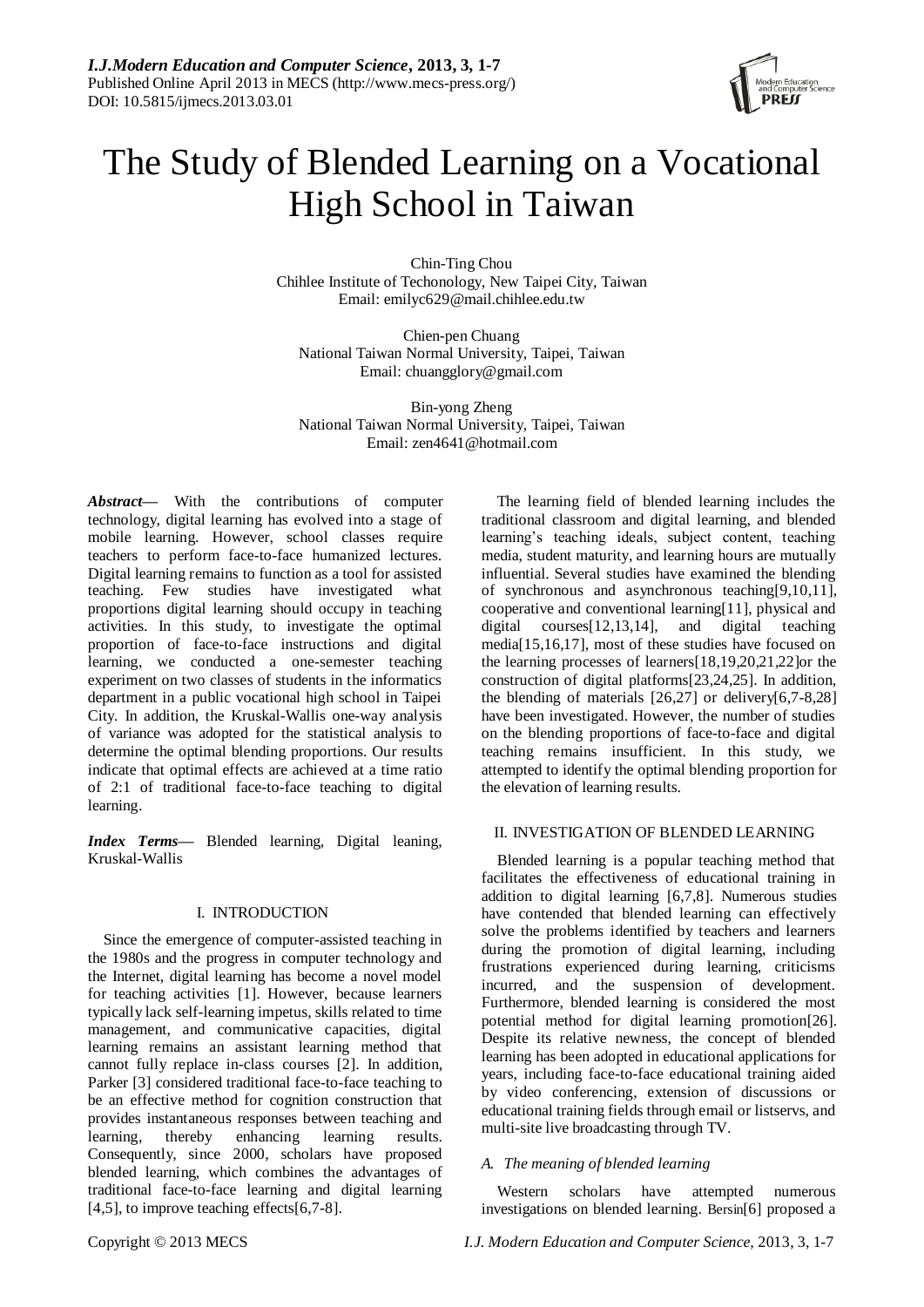method of blended learning that includes the application of differing types of learning tools, such as real-time cooperative learning software, self-regulated Internet courses, electronic performance support systems (EPSS) adopted in work environments, and knowledge management systems. Blended learning integrates eventbased activities such as face-to-face in-class learning, real-time digital learning, and self-oriented learning. Therefore, blended learning typically combines traditional instructor-led training, synchronous online conferences or training, asynchronous self-oriented learning, and structured on-the-job training guided by experienced instructors. In addition, Valiathan[28] contended that blended learning is a learning method that integrates various delivery methods of educational training, such as applications of cooperative learning software, online courses, EPSS, and knowledge management tools, thereby blending various event-based learning activities, including face-to-face in-class learning activities, real-time digital learning, and selforiented teaching activities. Consequently, blended learning integrates miscellaneous learning media, including instructor-led courses, software for Internetassisted teaching, teaching simulations, job aids, Webinars, or documents, by incorporating these media into a specific and complete training plan to fulfill the goal of the training plan and to resolve specific problems encountered by organizations [6]. The greatest advantage of blended learning, in addition to being costeffective, is its capability of providing diverse and abundant learning channels and social interactions for learners to discover more pathways leading to their desired knowledge. In addition, Smith[7-8] defined blended learning as a method of integrating information technology (e.g., satellite TV, Internet, and videoconferencing) with traditional educational training to achieve distance learning. Consequently, learners can engage in independent learning that is flexible and not restricted in time and space, and obtain the content of educational training through multiple channels. Troha [29] and Bersin [6] further regarded blended learning as the evolution product of digital learning, that is, blended learning is the combination of digital learning and other forms of training delivery methods (typically face-toface education training). Summarizing the aforementioned definitions, we consider blended learning as a method that synthesizes two or more teaching media or educational training methods to facilitate the initiation of learning. Because of the rapid development of teaching technology and continuous changing teaching methods, blended learning is increasingly defined as a teaching method that integrates traditional in-class courses with online learning and offers efficient and effective learning experience to learners with integrated and diverse delivery modalities of educational training. Furthermore, blended learning provides an alternative route of leaning for learners who are used to or prefer traditional lectures but are in environments with thriving development that are being influenced by the digital learning trend.

Because blended learning has been commonly applied to standard, non-standard, and unofficial learning activities, numerous organizers of teaching activities and related researchers have paid close attention to the question how a blended learning method can be appropriately organized to maximize its effect. According to Bersin [6], blended-learning planning should consider and evaluate the following six relevant conditions: audience, time, scale, application, content, and resources. In addition, to devise a successful plan for blended learning, organizers must meticulously assess the following four variables:

- 1. Training condition
- 2. Available resources
- 3. Target audience
- 4. Content characteristics

Summarizing the mentioned suggestions for the development of blended learning, in this study, in addition to combining the principles of these suggestions, we considered the particularity of learners and the characteristics of electronics, a basic subject in engineering school education. We defined the questions and procedures that formed our objectives, designed and developed an optimal blended learning model, and analyzed relevant applications to devise the optimal blended learning model and an optimal blended learning promotion mechanism to assist college students in achieving optimal personal and professional development and to effectively support the management of electronics in schools and resolve relevant problems.

## *B. Relevant studies on blended learning*

According to Cheng[30] and Bersin[6], if actual operations are involved in digital teaching, a real environment should be simulated for teaching. The requirement to transform materials containing only texts and graphical information to actual operations is highly difficult and ineffective for learners. Therefore, a simulated teaching environment should be provided for the teaching of science, technology, and skills.

Jaakkola[31] randomly separated 66 students who were 10 to 11 years old into three groups: only LOs (learning objects); only traditional materials; a combination of traditional materials and LOs. A pre-test was administered before the teaching experiment on the basics of electricity commenced. The results showed that the combination group had the best teaching results.

Huang et al. [17] adopted methods that include the construction of teaching websites, online test examinations, group discussions, and a questionnaire survey to examine the correlation among four factors of blended learning (i.e., learning community, learning motivation, course content, and learning results), learners' backgrounds (i.e., gender, department, grade), average time of computer usage, and motivations of computer usage. The results showed that learners in various departments and with different motivations for computer usage significantly differed in learning results.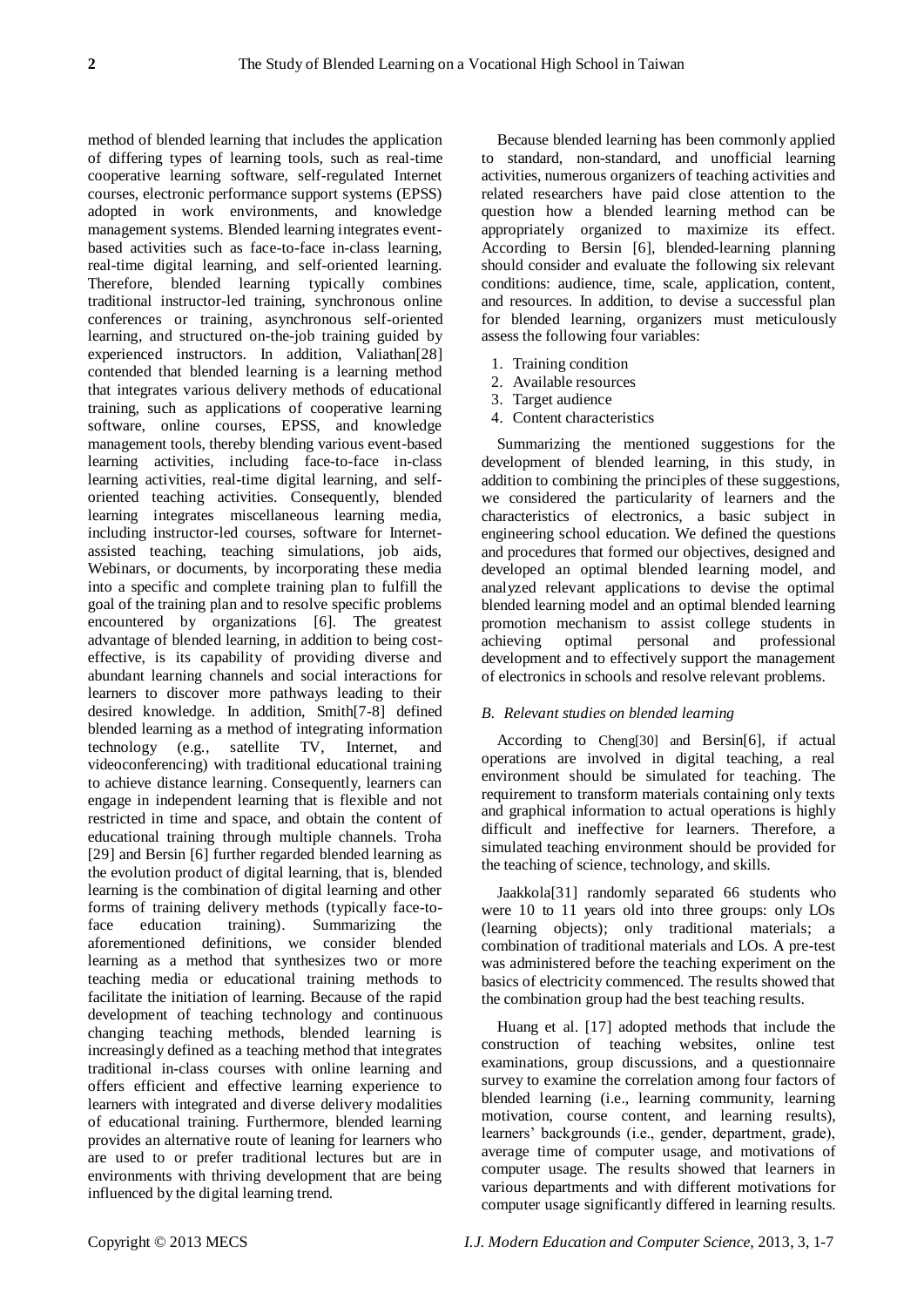No significant differences exist in learning communities regarding gender,and learning motivations and course content are positively correlated. In addition, Huang et al. suggested that learners' progresses should be recorded online and analyzed to determine their learning

Lin [30] used the case study method and selected two successful and representative online courses, e-learning theory and practice and computer networks, to conduct his study. The research data were collected using an observational survey and an interview survey. After the data were encoded, and relationships between the index terms were recombined, Lin interpreted the data and proposed five synchronous blended teaching models and a superior method for teaching environment design in synchronous blended classrooms.

Chen [13]examined the influences on learning results of applying online blended learning to an Introduction to Computer Networks class, in which 41 college freshmen were chosen as the participants. These results were influenced by online learning frequency and peer interaction within groups. In-class courses include lectures by teachers and actual operations of relevant network equipment by groups of students according to weekly learning subjects. Online courses provide a teaching platform to which digital materials designed based on weekly subjects can be uploaded, and students can learn related knowledge on the Internet.

Summarizing the mentioned conclusions and suggestions of previous studies on the development of blended learning, we identified the optimal blending proportions of traditional learning to digital learning.

## III.EXPERIMENTAL DESIGN

#### *A. Research structure*

difficulties.

To examine the learning results and satisfaction degrees regarding electronics courses using blended learning strategies of various proportions, we defined our independent variables as the blending proportions (i.e., 3:1, 2:1, and 1:1) of traditional in-class learning to digital learning, and our dependent variable as learning effects. Figure 1 shows our research structure.



Figure 1: Research structure

## *B. Methods*

In this study, we adopted the mixed-sample nonequivalent pretest-posttest design and conducted a questionnaire survey to elucidate how students react under various blended learning strategies. The experiment group in this study consisted of students learning with different blending proportions, and the control group comprised students who listened to traditional lectures. Following 18 weeks of blended teaching experiments, we ascertained the differences in students' motivations, results, flexibility, independence, enhanced comprehension, and satisfaction by conducting questionnaire surveys.

## *C. Participants*

The participants of this study comprised students from two classes in the electrical department in a public industrial vocational high school in Taipei City, with an experiment group of 38 students and a controlled group of 36 students for a total of 74 students. Students who studied in this electrical department passed the Basic Competence Test for Junior High School Students and were placed in this school, in which students were randomly assigned to classes. Therefore, this study corresponded to random and normalized distribution. Carryover effects were small because the participants engaged in experimental teaching with differing contents. In addition, the students who were not involved in the entire process were regarded as attrited samples, thereby reducing the number of participants to 31 students in the experiment group and 35 students in the controlled group for a total of 66 students.

#### *D. Limitations*

This study examined the influence of differing proportions of blended learning strategies on learning effects. In addition, we examined learning results through self-reported scales to assess the learning effects in various learning models rather than drawing a comparison using quantified grades. Therefore, this study focused on the comparison of students' degrees of subjectivity following the experiments. Because our target was electronics departments in vocational high schools, our results should not serve as a basis for other subjects.

# *E. Experimental procedures*

Differing amounts of time for in-class learning and digital learning were blended. For example, "3:1" indicated a proportion of 3h of in-class learning to 1 h of digital learning. Therefore, more time was spent on faceto-face lectures. If the proportion was 1:1, the two learning methods occupied the same amount of time. To test the responses of the same learner under various blending proportions, only one participant was tested in each stage.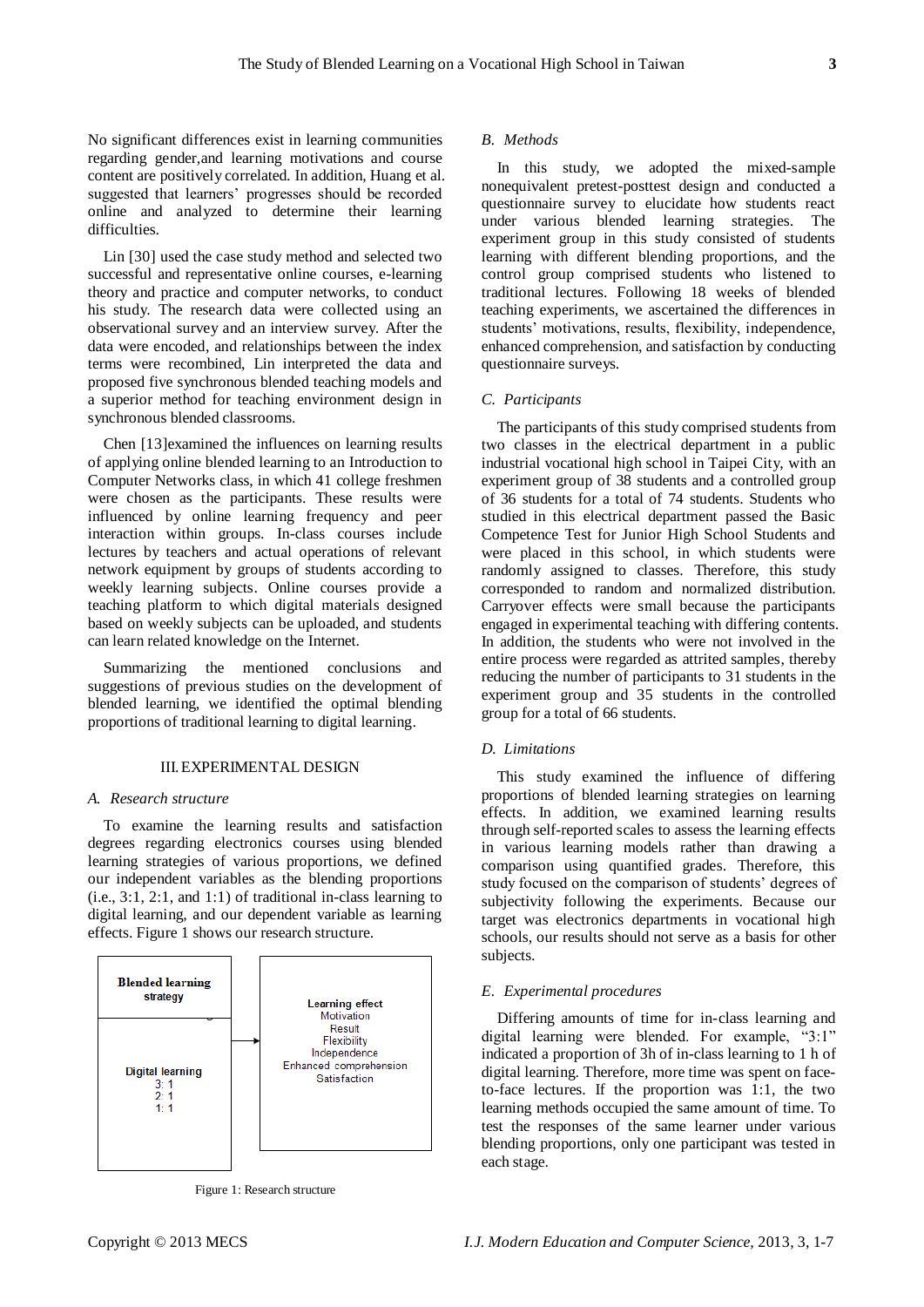We divided the content of an electronics class into three stages for our teaching experiments. These stages were as follows:

- Stage 1: This 6-week stage had a blending proportion of 3:1, that is, 15 sessions of traditional courses and 5 sessions of digital courses. The content in Stage 1 consisted of "Introduction to Waves," "Intrinsic, P-, and N-Type Semiconductors," "Biased Diodes," "The I-V Curves of Diodes," "The Equivalence Circuits of Diodes," "Zener Diodes," "Light-Emitting Diodes," and "Rectifier Circuits."
- Stage 2: This 6-week stage had a blending proportion of 2:1, that is, 16 sessions of traditional courses and 8 sessions of digital courses. The content in Stage 1 consisted of "Filter Circuits," "Voltage Doubler Circuits," "Wave-Carrying Circuits," "Clamping Circuits," "Bipolar Transistors," "Transistor Amplification," and "Transistor as Switches."
- Stage 3: This 6-week stage had a blending proportion of 1:1, that is, 12 sessions of traditional courses and 12 sessions of digital courses. The content in Stage 3 consisted of "DC Operating Point," "Fixed Bias Circuits," "Feedback Bias Circuits," "Voltage Division Bias Circuits," "The Principles of Transistor Amplifiers," Transistor Equivalence Circuits," "Common Emitter Amplifier Circuits," "Common Collector Amplifier Circuits," and "Common Base Amplifier Circuits."

# *F. Research Tools*

Consulting relevant studies on learning effects, we constructed our research tool, that is, questionnaire of the current status of blended learning for electronics in vocational high schools. This questionnaire consisted of six dimensions (i.e., motivation, result, flexibility, independence, enhanced comprehension, and satisfaction), and each dimension comprised four learning strategies (i.e., 3:1, 2:1, and 1:1 blended strategies and traditional learning). Participants underwent assessment through retrospection and answered the questionnaire according to a scale in which 4 denoted 4"totally satisfied," 3 "very satisfied," 2 "Somewhat satisfied," and 1 " little satisfied." A higher score indicated that students agreed that the specific learning strategy could elevate learning effects and satisfaction. This research tool possessed validity because the adequacy, text structures, and text fluency of its questions were assessed by experts.

# IV.STATISTICAL ANALYSIS

This study used the Kruskal-Wallis one-way analysis of variance to test for differences of order in learning effects influenced by learning strategies of various proportions. The results of our statistical analysis are shown in Table 1. The summarized results of the six dimensions are provided below.

- 1. Regarding motivation,  $\chi$ 2 = 52.301 and p =.000 < .05, and a significant difference existed. Blended learning strategies of various proportions showed significant differences in elevating students' motivation, and the effect levels of the strategies, in a descending order, were 2:1, 1:1, 3:1, and traditional learning.
- 2. Regarding learning results,  $\gamma$ 2 = 45.416 and p = .000 < .05, and a significant difference existed. Blended learning strategies of various proportions showed significant differences in elevating students' learning results, and the effect levels of strategies, in a descending order, were 2:1, 3:1, 1:1, and traditional learning.
- 3. Regarding learning flexibility,  $\chi$ 2 = 52.213 and p  $= .000 < .05$ , and a significant difference existed. Blended learning strategies of differing proportions showed significant variations in elevating students' flexibility, and the effect levels of the strategies, in a descending order, were 2:1, 1:1, 3:1, and traditional learning.
- 4. Regarding learning independence,  $\chi$ 2 = 44.003 and p  $= .000 < .05$ , and a significant difference existed. Blended learning strategies of various proportions showed significant difference in elevating students' independence, and the effects levels of the strategies, in a descending order, were 2:1, 3:1, 1:1, and traditional learning.
- 5. Regarding enhanced comprehension,  $\chi$ 2=11.873 and p =.000 <.05, and a significant difference existed. Blended learning strategies of various proportions showed significant differences in elevating students' comprehension, and the effect levels of the strategies, in a descending order, were 2:1, 3:1, 1:1, and traditional learning.
- 6. Regarding learning satisfaction,  $\chi$ 2 = 33.499 and p  $= .000 < .05$ , and a significant difference existed. Blended learning strategies of various proportions showed significant differences in elevating students' satisfaction, and the effect levels of the strategies, in descending order, were 2:1, 3:1, 1:1, and traditional learning.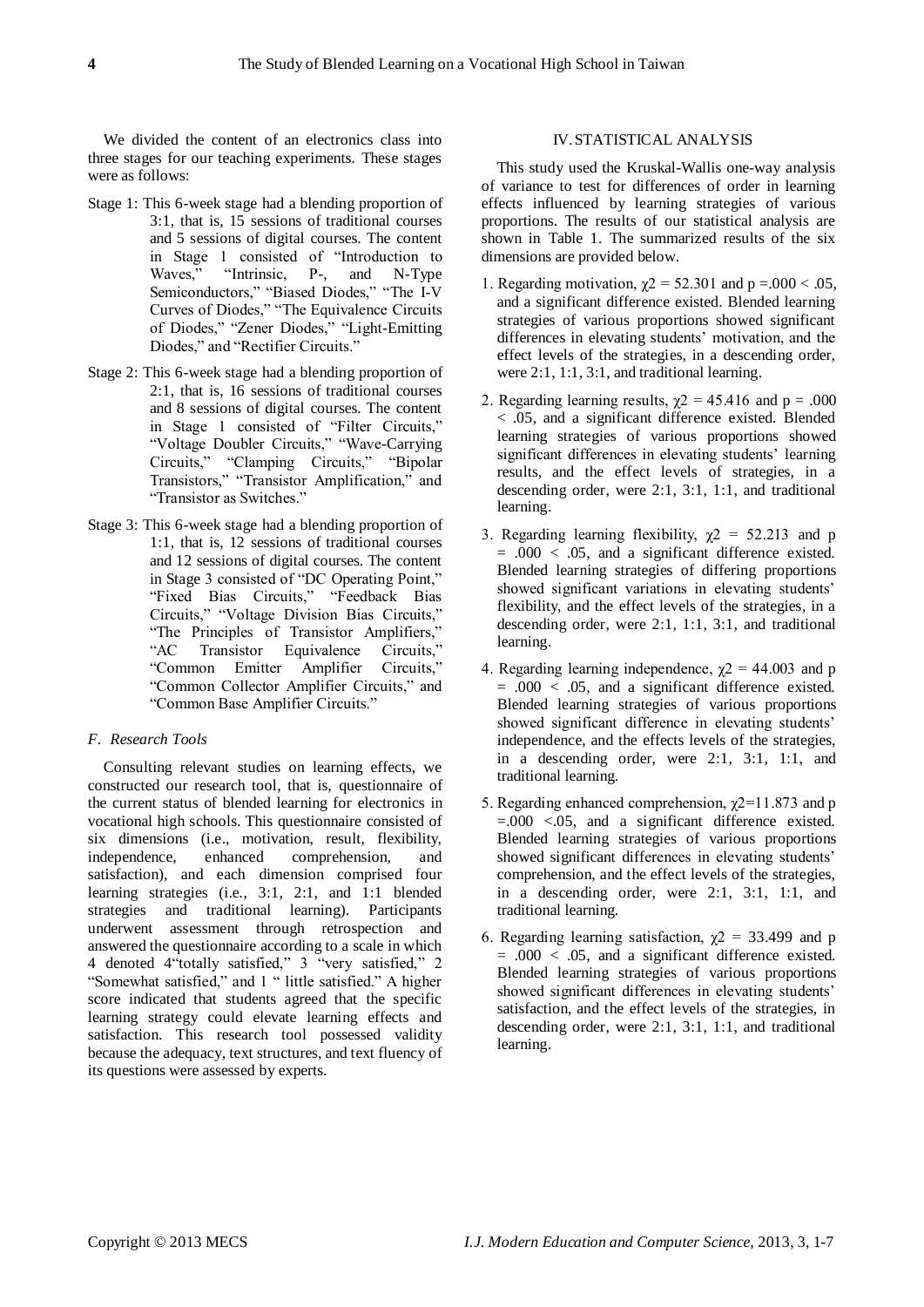| Dimension                 | <b>Blending proportion</b>  | Mean rank | х2         | df |
|---------------------------|-----------------------------|-----------|------------|----|
| Motivation                |                             | 76.50     | ***52.301  | 3  |
|                           |                             | 00.50     |            |    |
|                           |                             |           |            |    |
|                           | raditiona<br>learninc       |           |            |    |
| <b>Results</b>            |                             |           | ***45.416  | 3  |
|                           |                             | 50        |            |    |
|                           |                             |           |            |    |
|                           | Traditiona                  | 50        |            |    |
| Flexibility               |                             |           | ***52.213  | 3  |
|                           |                             | .50       |            |    |
|                           |                             | 78.50     |            |    |
|                           | <b>Traditional learning</b> | 33.50     |            |    |
| Independence              | ٦٠                          | 83.50     | $***44003$ | 3  |
|                           |                             | 96.50     |            |    |
|                           |                             | 73.50     |            |    |
|                           | Traditional learning        | 36.50     |            |    |
| Enhanced<br>comprehension |                             | 76.50     | ***11.873  | 3  |
|                           |                             | 89.50     |            |    |
|                           |                             | 59.50     |            |    |
|                           |                             | 64.50     |            |    |
| Satisfaction              |                             |           | ***33 499  | ٩  |
|                           |                             |           |            |    |
|                           |                             |           |            |    |
|                           | Traditional learning        | .50       |            |    |

Table 1: Test results for the differences of order in learning effects influenced by learning strategies of various proportions.

# V. CONCLUSIONS AND SUGGESTIONS

The inclusion of informatics is inevitable for teaching, and, in the digital era, students of the S-generation can be described as digital aboriginals because of their habits and fascination in the utilization of computer networks. Methods for vitalizing teaching and providing adequate assistance for learners have become a critical profession that requires more attention in the education reform. To facilitate practical reforms in the educational field, further suggestions for the science of educational fields should be proposed in addition to active promotion.

#### *A. Conclusions*

Conclusions are provided according to our results and statistical analyses. The conclusions are as follows:

- 1.Blended learning strategies outperforms traditional inclass learning :In all experiments conducted in our study using various blending proportions of traditional in-class learning to digital learning (3:1, 2:1, and 1:1), digital learning outperformed traditional learning in all six dimensions (motivation, results, flexibility, independence, enhanced comprehension, and satisfaction). We propose that blended learning not only improves students' learning performance, but learners can attempt self-dependent learning to resolve confusion. Learners are therefore provided with the opportunity of self-regular learning, which allows them to engage in broader and more in-depth learning experiences.
- 2.The optimal blended learning proportion of in-class learning to digital learning is  $2:1$  : In this study, we found that the optimal blended learning proportion of

in-class learning to digital learning was 2:1, followed by 1:1 and 3:1. This indicates that, regarding lectures taught by teachers in school, traditional face-to-face teaching fails to optimize students' results. However, digital learning can yet to replace the role of an "instructor." Therefore, the optimal blended learning integrates the major learning method (traditional faceto-face learning) with the assistant learning method (digital learning) to construct a teacher-student teaching-learning strategic model with the optimal blending proportion (2:1) of in-class learning to digital learning.

# *B. Suggestions*

Based on our conclusions, we provide several suggestions for future studies, educational administrative institutions, subject advisory groups, and schools in putting our study to practical use. The suggestions are as follows:

## *a) For future researchers*

This study can be expanded to examine learners' nonintellectual factors, including learning style and prior knowledge under differing blended-learning proportions. This assessment can be used to study these nonintellectual factors' roles as mediators or moderators under differing proportions.

# *b) For educational administrative institutions*

Educational administrative institutions can perform research on blended learning methods of various proportions in schools of different counties with differing styles to determine the optimal blending proportion for these schools.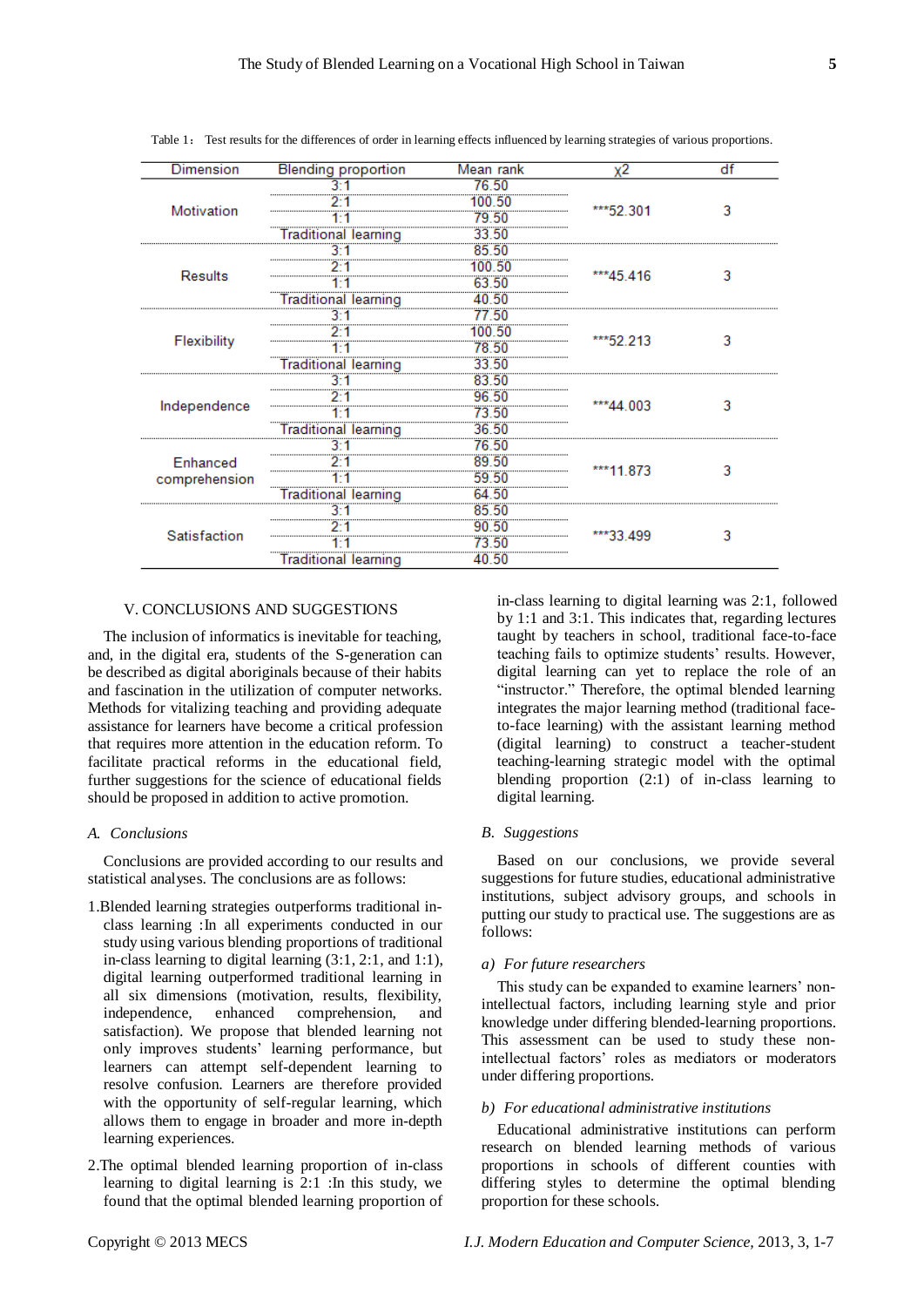## *c) For subject advisory groups*

Advisory groups of different subjects can adopt studies on the optimal blending proportions for various subjects.

# *d) For schools*

To achieve optimal blended learning results, schools can perform research on blended learning with different subjects, grades, and proportions.

#### REFERENCES

- [1] Rosenberg, Marc J.,E-Learning: Strategies for Delivering Knowledge in the Digital Age,McGraw-Hill,2001.
- [2] Phillips, V.,Why does corporate e-learning fail? Virtual University Gazette, 2002.
- [3] Parker, A., Interaction in Distance Education: The Critical Conversation. Educational Technology Review, 1999, 1(12), P13-17。
- [4] Reinmann-Rothmeier, Didaktische Innovation durch Blended Learning, Leitlinien anhand eines Beispiels aus der Hochschule (Didactical Innovation with Blended Learning, guidelines considering an example taken from University), Publisher: Reinmann P., Bannert M., Mandl H., Severing E.,Verlag Hans Huber, Bern, Göttingen, Toronto, Seattle,2003.
- [5] Voos Richard,Blended Learning: What it is and Where it Might Take Us?,2003.
- [6] Bersin J,The blended learning book: Best practices, proven methodologies, and lessons learned. San Francisco, CA: Pfeiffer,2004.
- [7] Smith, J. M., Blended learning, 2001[a].
- [8] Smith, J. M., Blended learning, 2001[b].
- [9] Zou J, Blended Learning: The Strategies and The Application. Training & Development Fashion, 2007, 26, 1-29.
- [10] Wang Hsin-chang, Effects of Different Blendedlearning Models And Achievement Levels on Cooperative Skills, Learning Satisfaction, and Learning Attitude: An example of project-based learning for the 5th grade students. Unpublished master's thesis, National University of Tainan, Tainan City, 2009.
- [11] Lai Ying Yi, Study of Performance and Motivation on Cooperative Learning in Blended Learning Environment-A Video Editing Course for College Freshmen. Unpublished master's thesis, National Taipei University of Education, Taipei City, 2009.
- [12] Hu Heng hua, Designing and Evaluating a Blended Learning Course for Elementary and High School Teachers - Take the National Digital Archives Programs K-9 Teachers Workshops as Example.

Unpublished master's thesis, Tamkang University,New Taipei City, 2008.

- [13] Chang Ta ming,Using Complex Learning Instructional Design In Classroom Teaching And Online Teaching Of Learning Effects Study. Unpublished master's thesis, Tamkang University, New Taipei City, 2009.
- [14] Cheng Yi-ling,The Relationship between Selfdirected Learning Readiness, Information Literacy and Blended Learning Effects-The Case of Taiwan Sugar Corporation.Unpublished master's thesis, Southern Taiwan University of Science and Technology, Tainan County, 2008.
- [15] Ho Szu-tien,The Research on the Blending Learning Environment-A Case Study on Microsoft Tech-Ed. Unpublished master's thesis, Shin Hsin University, Taipei City, 2008.
- [16] Lu Tzu-yao, The study of learning effectivness through an approach of blended learning: A case study of professional and ethics courses. Unpublished master's thesis, National Taipei University of Nursing and Health Science, Taipei City, 2008.
- [17] Huang Shih-Feng,The Effect of Learning Achievement and Learning Attitude by Using Blended Learning Model and Integrating IT Model in a Recorder Learning Lesson for Elementary Students. Unpublished master's thesis, University of Kang Ning, Tainan City, 2008.
- [18] Wang Shi-hao, The Development and Implementation of a Blended English Reading Course. Unpublished master's thesis, Tamkang University, New Taipei City, 2005.
- [19] Shen Tsung-cheng,Applying Mobile Learning to Vocational Training Courses: an Analysis. Unpublished master's thesis, Chang Gung University, Taoyuan County, 2008.
- [20] Lin Chun cheng,Blended synchronous learning models in Web-based learning environment. Unpublished master's thesis, National Sun Yat-Sen University, Kaohsiung City, 2006.
- [21] Chang Chun min,The study of The Blended Learning Model An Example of the paper-cut course marine biology aquarium. Unpublished master's thesis, Chinese Culture University, New Taipei City, 2003.
- [22] Chen Kang Hui ,The Development and Effects of a Blended Learning Program on Math for Secondary Students with Cancer Placed at Homebound Educational settings. Unpublished master's thesis, National Kaohsiung Normal University, Kaohsiung City, 2009.
- [23] Lin Hsin hsin, The Research of Blended Learning in IPTV Environments  $- A$  Case Study on L